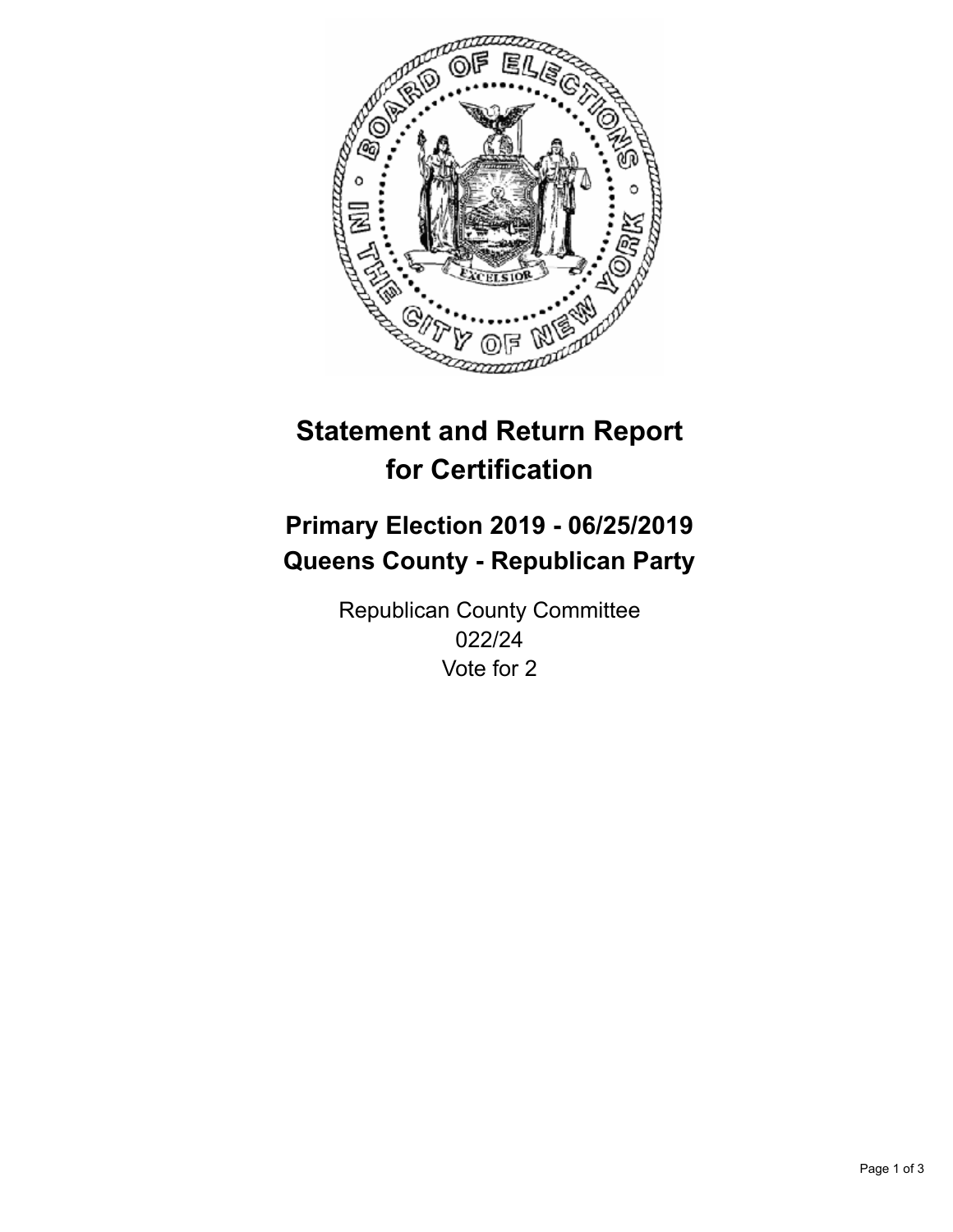

## **Assembly District 24**

| <b>Total Votes</b>                                       | 14            |
|----------------------------------------------------------|---------------|
| ROBERT R. AGUANNO                                        | $\mathcal{P}$ |
| CYNTHIA J. AGUANNO                                       | 6             |
| RINA B. BHUYAIN                                          | 6             |
| <b>Total Applicable Ballots</b>                          |               |
| Less - Inapplicable Federal/Special Presidential Ballots | 0             |
| <b>Total Ballots</b>                                     |               |
| AFFIDAVIT                                                | 0             |
| ABSENTEE / MILITARY                                      | 0             |
| <b>MANUALLY COUNTED EMERGENCY</b>                        | 0             |
| <b>PUBLIC COUNTER</b>                                    |               |